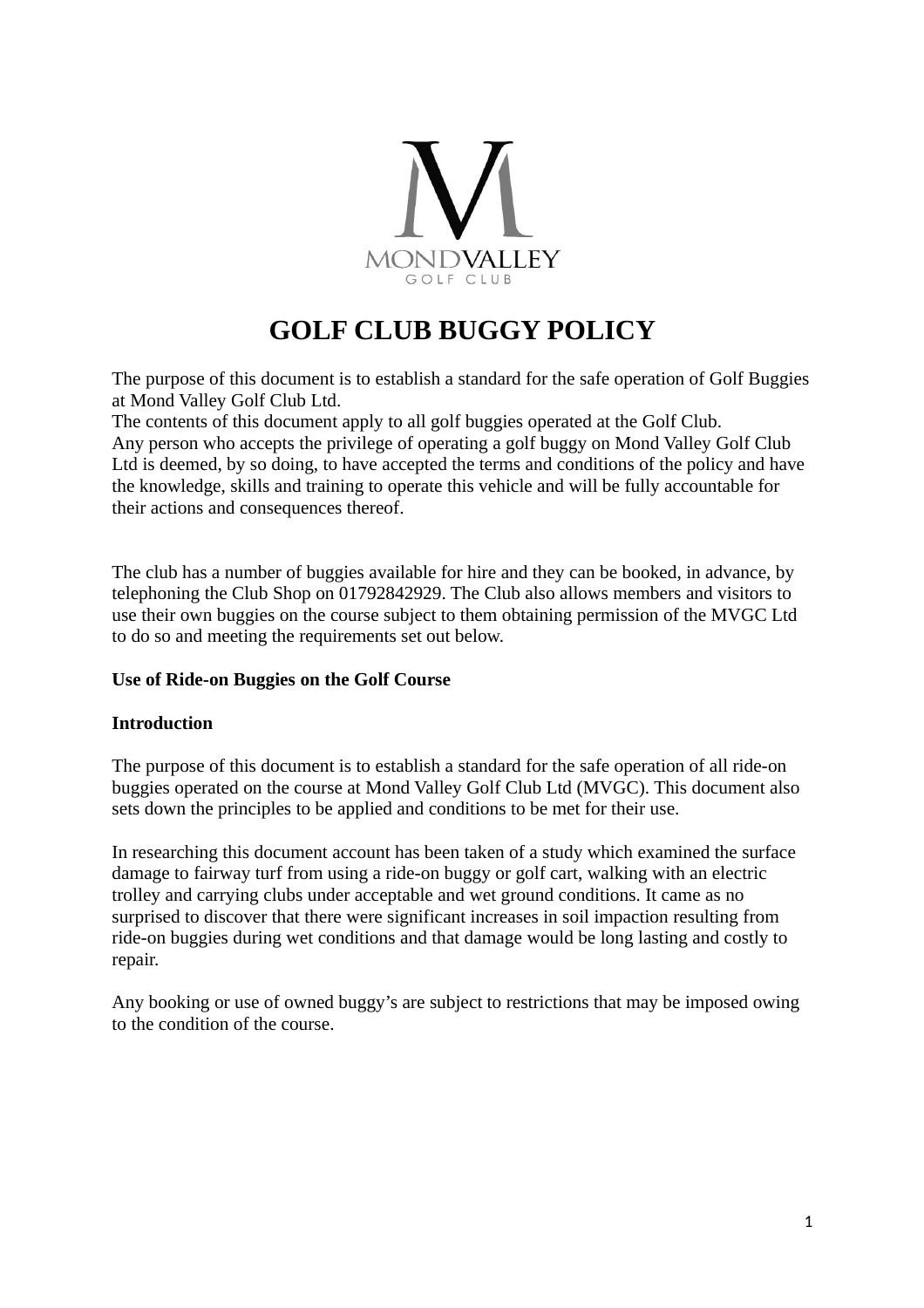## **Equality Act 2010 and Disability Discrimination Act 1995 (as amended)**

These two acts address the issue regarding anyone who has a disability as defined by this legislation. In essence MVGC Ltd and other such institutions have a legal duty to produce a policy that allows equal access to the Club to those players who have a recognised disability as defined within the Act(s).MVGC Ltd has to ensure that all reasonable adjustments are undertaken, in respect of the use of a golf buggy to those with a disability to play golf.

## **Qualifications:**

This policy also encompasses all members and visitors who, while not fulfilling the legislative definitions of being disabled, need the help provided by a motorized ride-on buggy to play golf or use one out of preference.

In normal conditions there is no restriction on the use of ride-on buggies provided that they have been authorised by MVGC Ltd. The Club reserves the right to refuse permission if all of the conditions specified are not complied with.

Any person who operates a ride-on buggy on the golf course is deemed by so doing, to have the knowledge, understanding and skill to operate the vehicle safely and be fully accountable for their actions and the consequences thereof.

The safe operation of ride-on buggies on the course requires conscientious application and adherence to the minimum standard of care prescribed by this policy. In some circumstances however it may be necessary to restrict their use.

During periods of inclement weather Health and Safety play an important part in determining whether the course or parts of the course should be closed to both able bodied as well as disabled persons if areas are deemed 'Unsafe".

Restricting the use of buggies needs to be carefully considered and is subject to a 'hole by hole' risk assessment during these periods and their findings recorded.

It must be noted that should the entire course be closed no one, not even disabled personnel, can play the course.

Ride-on buggies must be operated in accordance with the requirements of the following documents:

- Golf Buggy Safety Policy
- Golf Buggy Safe Working Practice / Conditions of Use
- Golf Buggy Safety Policy Acknowledgement Form (available from the Club Office)
- Golf Buggy Route Guidelines (available from the Golf Shop)

It is Club policy that when normal conditions exist ride-on buggies may be used. If certain weather conditions prevail a joint decision may be made by a representative from Greens Staff, Golf Manager, or Club Secretary to restrict the use of Buggies if it is likely to cause significant damage to the course in part or whole.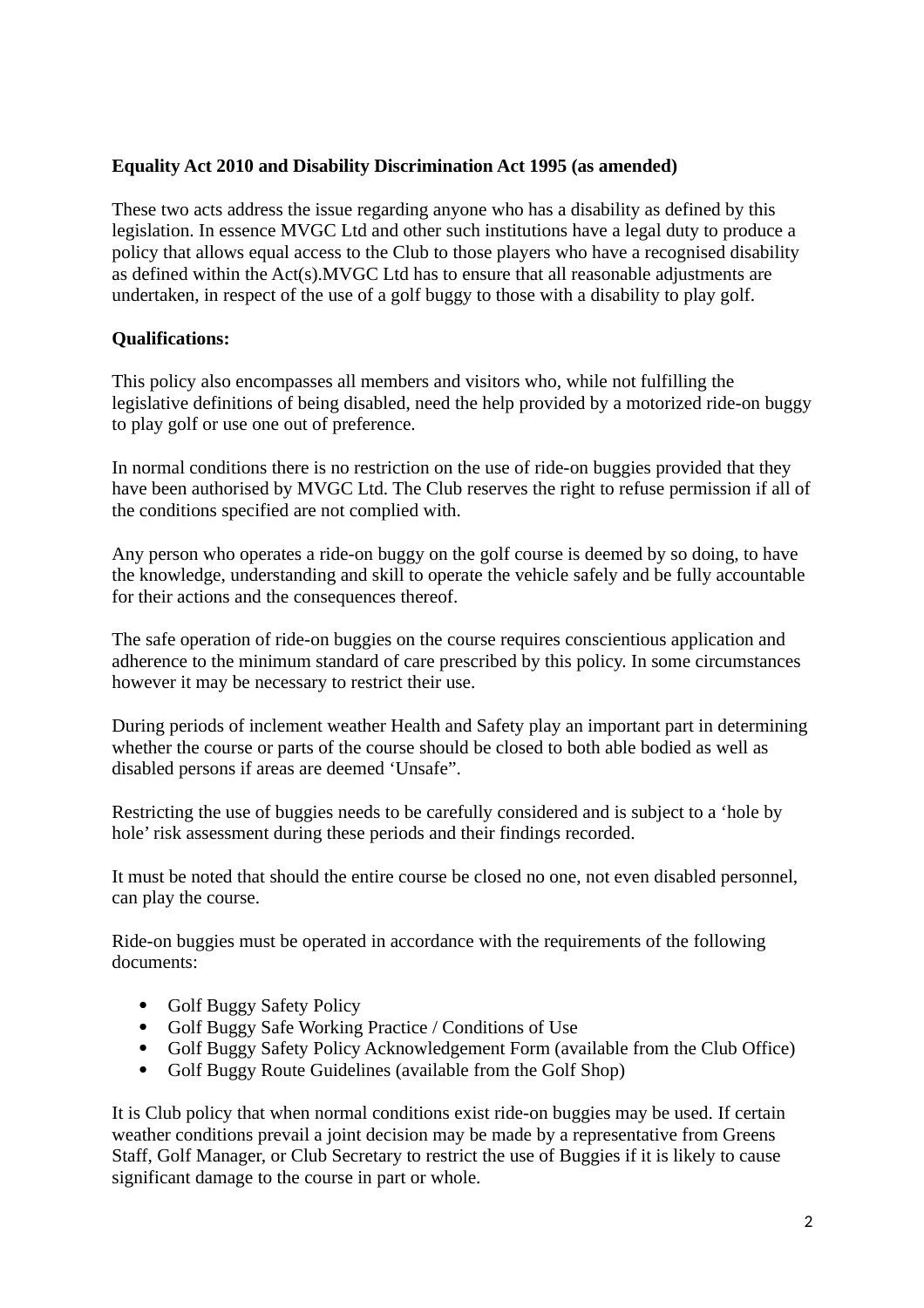Where restrictions are deemed necessary MVGC Ltd will review the situation on at least a daily basis.

Where conditions dictate buggies may be permitted, but only to those people who have a disability as defined by legislation and those who have an incapacity that would prevent them from playing golf without the use of a motorized ride-on golf buggy.

Such persons must have lodged with the Club Secretary a medical certificate signed by a registered General Practitioner confirming that they are unable to play a full round of golf without the use of a buggy.

If there are two such persons in the playing group, they must share a buggy. Discretion is given by Golf Manager, Head Greenkeeper, Hon Sec.

MVGC Ltd will make every effort to ensure that any restrictions placed on buggy users will be for the least amount of time possible.

## **Golf Buggy Safety Policy**

The Club has a duty of care to all users of the MVGC Ltd. The topography of certain areas of the course is such that the user of a ride-on buggy when crossing these areas must show caution. It is recognised by MVGC Ltd that adequately safe means of access for all golfers whether in buggies or otherwise is provided. Moreover, the Club has to ensure the safety of golfers who do not wish to use ride-on buggies but who might be at risk should a ride-on buggy become defective, its driver lose control or is driven in a careless or reckless manner.

To assist the safe deployment of ride-on buggies all potential users (members, visitors and guests) shall comply with the following conditions:

MVGC Ltd recognised their responsibilities within the meaning of the above legislation, which disables them from playing golf without the use of a ride-on buggy as well as to those players who may also use buggies in preference to walking.

Ride-on buggies must be operated with the utmost courtesy, care and consideration for the safety and convenience of other course users. They must be operated and parked in such a way that they do not impede or interfere with normal pedestrian or vehicular flow on club paths, roads and car park areas.

The Club will accept no responsibility for any loss or damage caused to any property arising from the negligent use of a ride-on buggy by its users.

The consumption of alcohol and /or the improper use of drugs are not permitted when using the ride-on buggy.

The Greens Staff, Golf Manager, Secretary or any Committee Member has the authority to immediately prohibit any individual from using or being carried on a ride-on buggy should they witness abuse of these instructions.

Application for reinstatement of permission can only be made by the Club.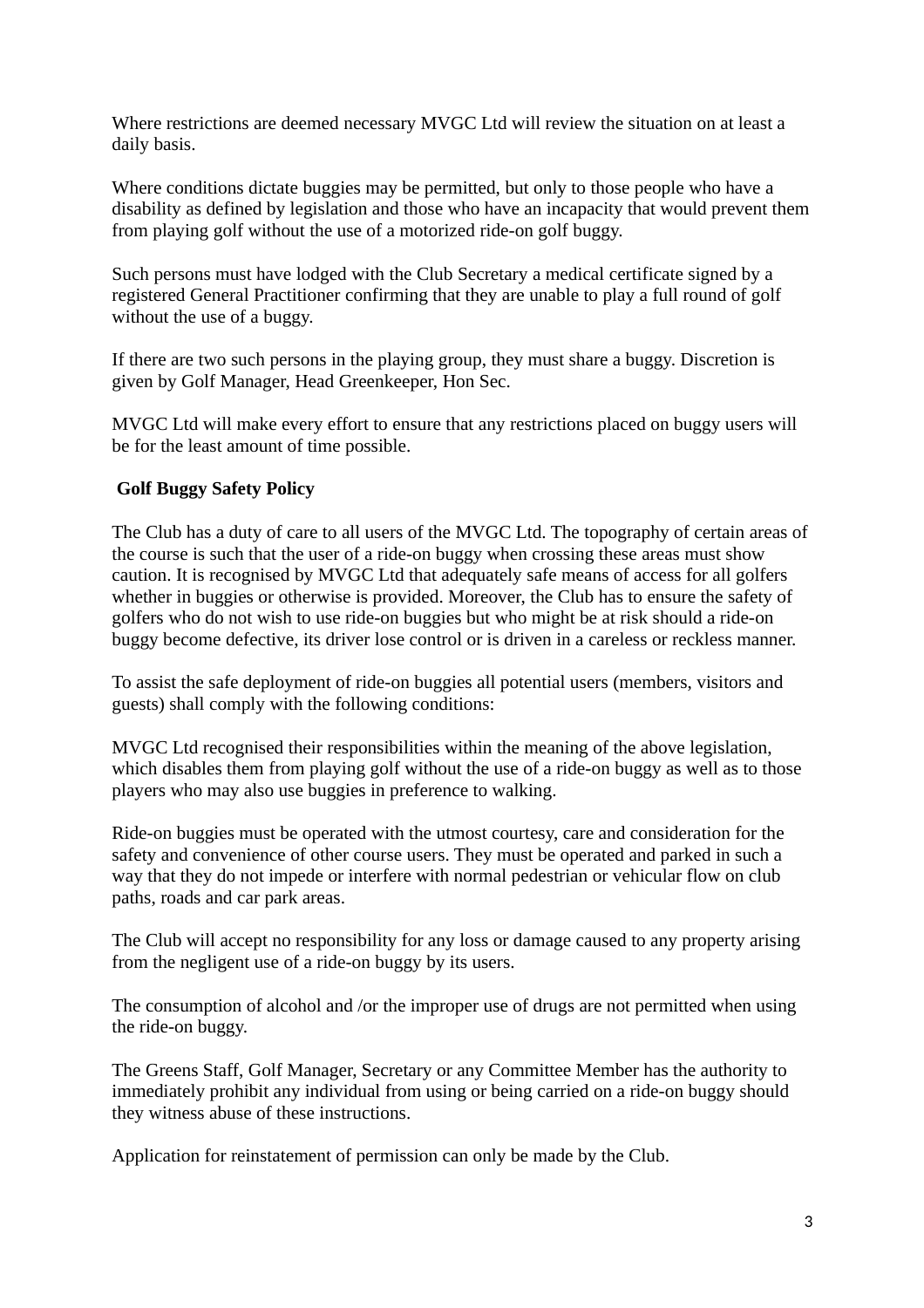### **Safe Working Practice**

#### **Before use**

All operators of ride-on buggies must sign a Safety Policy Acknowledgement form before they are allowed to drive the buggy.

A ride-on buggy shall only be used for the number of occupants it was designed to carry and only by people who are authorised to use one. No one under the age of 16 years is allowed to drive a ride-on buggy.

A cursory check of the vehicle should be made to ensure that it is in a fit condition to be used.

#### **During use**

All occupants must be seated while the vehicle is in motion. Hands, feet and head must be kept inside the buggy at all times while the vehicle is in motion.

Ride-on buggies must not be driven in prohibited areas and must adhere to the buggy paths or routes as designated by the club when circumstances dictate.

The vehicle must be used to progress the game and must not be driven up and down excessively, e.g. when looking for golf balls.

The vehicle must not be driven on tees, greens or the slopes leading up to them. The vehicle must not be used within 3 metres of any bunkers, ditches or ponds or slopes leading to them except when using the designated bridges.

Check the area behind the vehicle before reversing.

Always consider the terrain, existing vehicular and pedestrian traffic conditions as well as environmental factors that may affect the ability to operate the vehicle safely.

Drive the vehicle only as fast as the terrain and safety considerations allow.

To avoid tipping over, drive the buggy straight up and down slopes.

Slow down before corners. All turns must be executed at reduced speeds.

Avoid sudden stops or changes of direction that may result in loss of control. Be extra careful when the course is wet and muddy.

Engage the brake when leaving the vehicle during the round.

Buggy Drivers must not be under the influence of drugs and alcohol.

Maximum 2 people and two golf bags per buggy.

No Juniors can drive buggies under any circumstances.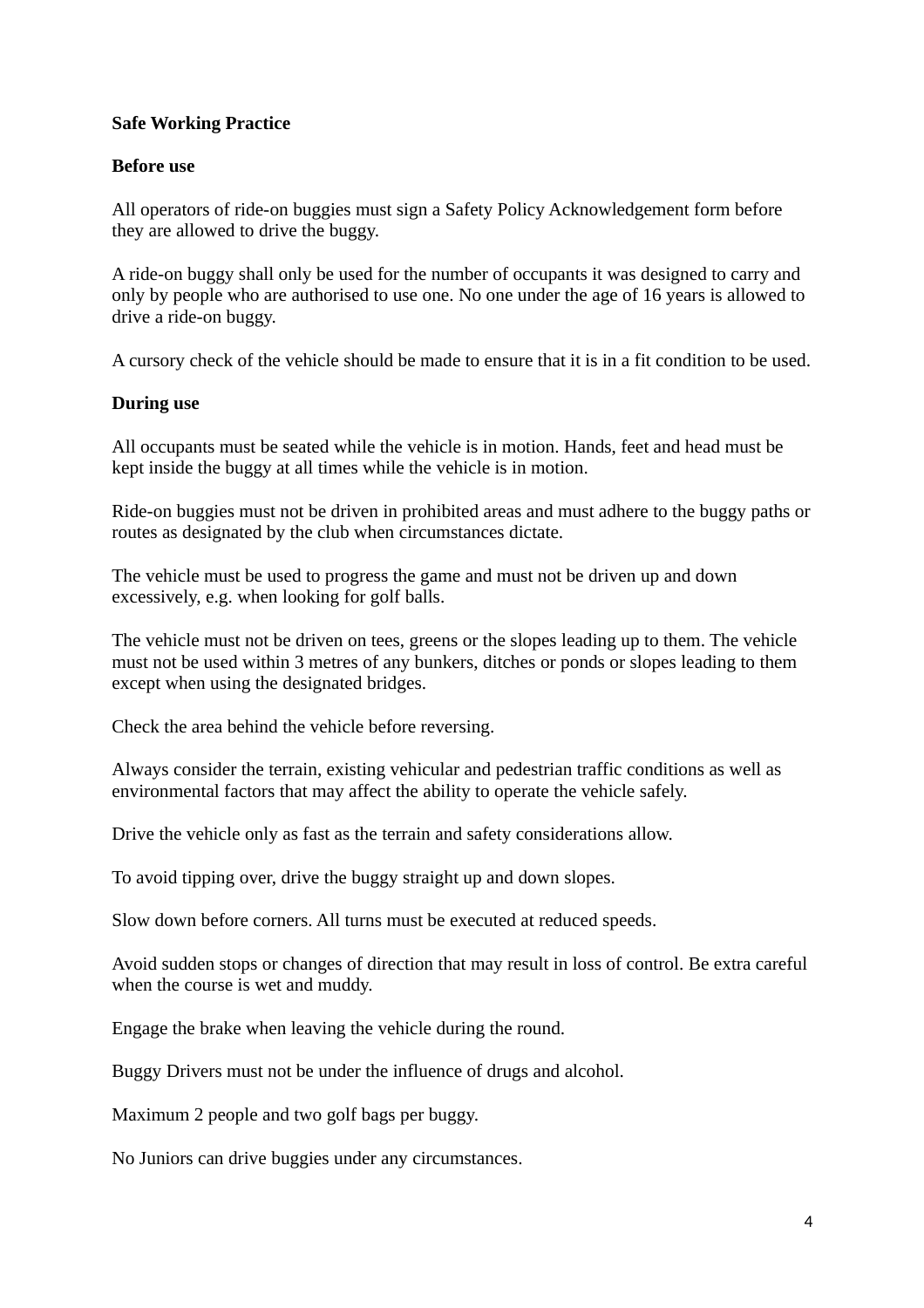Care to be taken when driving over man made bridges or sleeper bridges.

Ride on Buggies must be operated with the utmost courtesy, and care and consideration for the safety and convenience of other course users. Buggies must be parked that they do not impede or interfere with normal pedestrian or vehicle flow on club paths on the course.

Buggies are allowed in the car park for entry and exit from the golf course, placing equipment on to the buggy at the start of a round and emptying the buggy at the end of a round.

## **After use**

When the vehicle is left unattended, turn the operating key to the off position, remove the key and engage the parking brake.

MVGC Ltd buggies user must be returned to the golf shop at the end of the round and members or visitors must report to the golf manager for damage check of the buggy.

## **Personal Owned Buggies (Members and Visitors)**

The owners of personal buggies are not covered by Mond Valley Insurance policy.

Every owner must insure their buggy to cover potential personal injury, third party injury and damage. A copy of this insurance policy must be presented to the managers and will be held on file for future reference.

All personal buggies are required to be fit for purpose and should be checked annually for use by a member or visitor.

Transport / trailers for the use of personal buggies must be parked at the far end of the car park to ensure ample room is available for fellow members to use the car park.

All personal buggy users are subject to weather conditions for the course on display or sent by email by the managers on behalf of the ground staff.

## **Buggy Hiring**

The last time a member or visitor can hire a buggy is 4pm. This is on the condition it is only for 9 holes. All buggies must be parked up by 6pm for insurance purposes.

Course Marshal facility (only) to use a buggy after 6pm is in place and it is strictly for use by course marshals or committee members.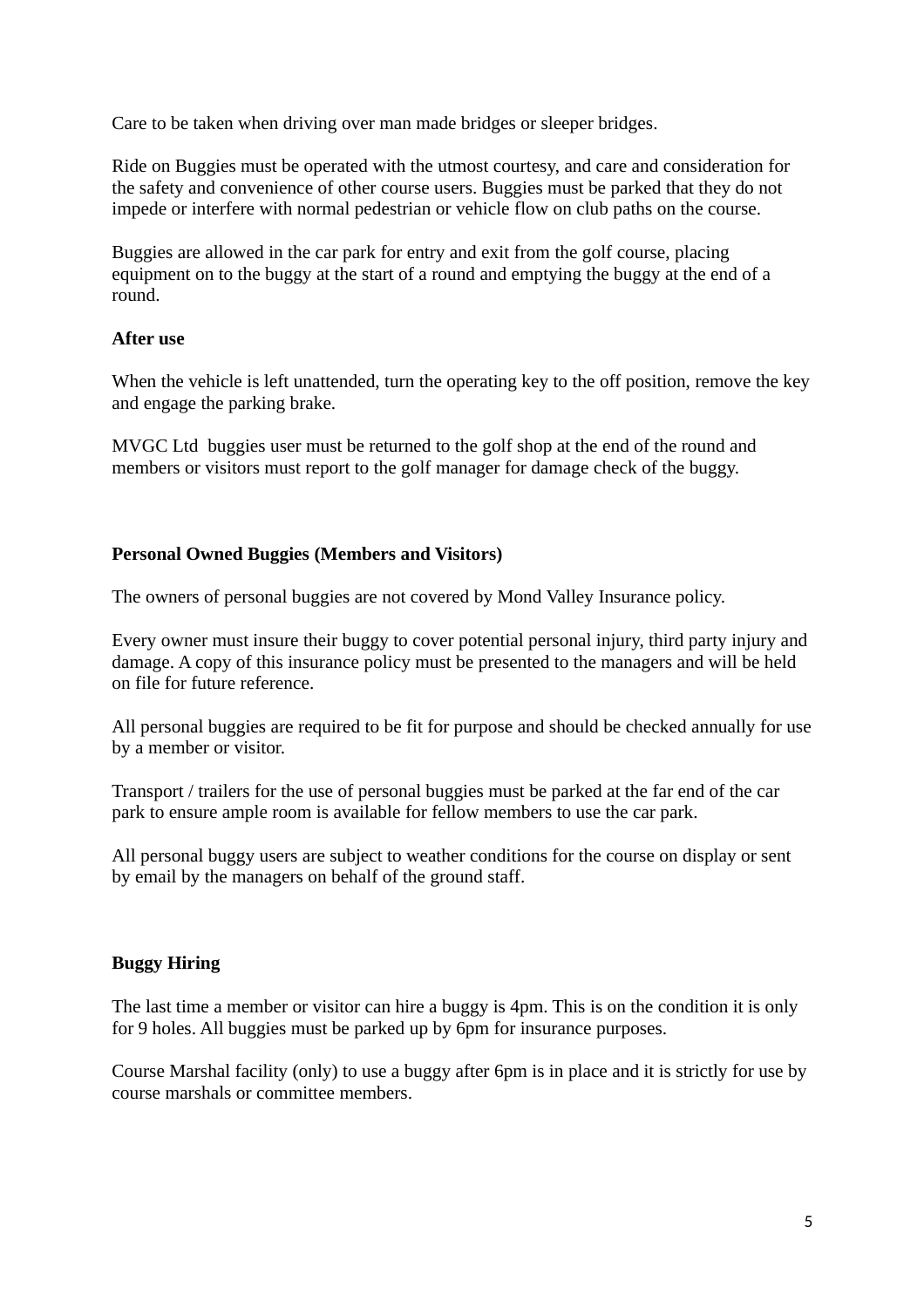## **Buggy Route Guidelines**

Prior to play, operators of buggies must ensure that they are completely aware of any restrictions placed on their buggies during their round of golf. Winter golf restrictions are seen at the bottom of this document.

In general, it is expected that anyone who is given the privilege of using a motorized ride-on buggy at MVGC Ltd to fully respect the course and other users.

Anyone causing unnecessary damage or driving in a manner considered reckless or careless may have his or her authority to use a buggy withdrawn immediately.

Where restrictions are placed on ride-on buggies the following principles must be adhered to by all: -

Use the designated buggy routes, copies of which can be obtained from the Golf Manager, or to those parts of the course open because of adverse weather conditions.

Travel only as the Head Greenkeeper instructions in the absence of a buggy path.

When approaching the ball to play a shot other than a tee shot, the ride-on buggy should be stopped and parked and the buggy user should then walk to their ball to play the shot.

For some disabled golfers this may not always be possible. In such cases they MUST precede as follows:

If the ride-on buggy user's disability is such that they are forced to travel on the rough, then please respect the conditions and everyone's safety.

Do not travel the same path twice thus avoiding excessive damage. Use of initiative and common sense should be paramount.

## **Winter Golf Buggy Use**

The proposed single buggy use on the golf course is detailed below and is subject to course conditions and Health & Safety rules.

Single buggies are permissible all year round subject to both course conditions and Health & Safety legislation. It is the responsibility of the individual single buggy users to ensure course playing conditions are considered safe and practical for using a buggy. Details of daily course conditions are available on phone number mobile 07522252250 or the club shop 01792 842929.

All buggies must be driven by one set of wheels on the fairway and one set of wheels in the rough on each hole unless a dedicate path is available. Players must stop at right angles to their ball and walk on the fairway to play their next shot.

Do not meander in your buggy on the fairway.

Buggies are not to travel in the rough areas alongside the fairways.